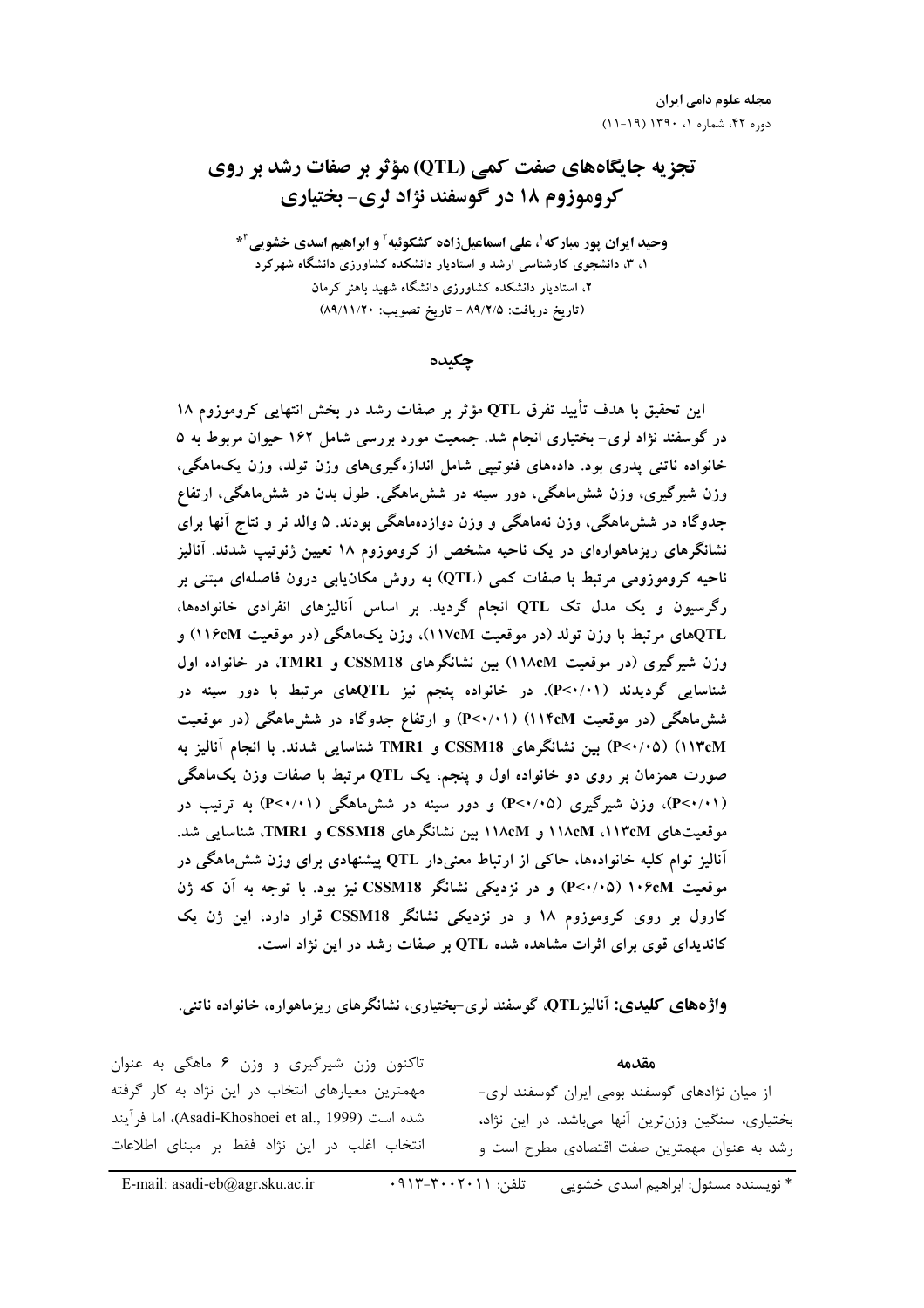فنوتیپی و بدون داشتن تفاوتهای ژنتیکی افراد در سطح DNA آنها صورت گرفته است. هزينه زياد يا مشکل بودن رکوردبرداری برای برخی از صفات اقتصادی، عامل محدودکننده در بهبود ژنتیکی آنها با استفاده از روشهای سنتی اصلاحنژاد که فقط از دادههای فنوتیپی برای ارزیابی ژنتیکی حیوانات استفاده میکنند، می باشد. صفات مرتبط با رشد دارای ماهیت کمی بوده و به نظر می رسد که بوسیله چندین ژن، که هر کدام اثرات افزایشی نسبتاً کوچکی روی فنوتیپ دارند کنترل می شوند (Falconer & Mackay, 1996).

فنآوریهای مولکولی به شکل نشانگرهایی که تفاوت افراد را در سطح DNA آنها نشان می دهند، می توانند نقش مهمی در بهبود ژنتیکی صفات دارای مکانیسم توارثی پیچیده از طریق انتخاب به کمک (Esmailizadeh et al., نشانگر یا ژن داشته باشند) (2007. تاكنون چندين مطالعه در زمينه شناسايي (Quantitative trait loci, QTL) جایگاههای صفت کمی در جمعیت گوسفندان نژادهای مختلف جهان صورت گرفته است. در یک تحقیق مشخص شده که جابهجایی تک نوکلئوتید در یک ناحیه ژنتیکی کوچک نزدیک تلومر كروموزوم ١٨ گوسفند، حامل جهش ايجاد كننده فنوتیپ هیپرتروفی ماهیچهای در گوسفند است (Freking et al., 1999; 2002). از طرفی QTL مؤثر بر وزن ۸ هفتگی و وزن ۲۰ هفتگی در یک جمعیت گوسفند نژاد سافولک بر روی کروموزوم ۱۸ گزارش شده OTL (Walling et al., 2004). همچنین، نقشه برای نرخ رشد و وزن بدن در گوسفند به کمک ۲۰۰ نشانگر ریزماهواره و با استفاده از یک خانواده با ۵۱۰ نتاج حاصل از تلاقی برگشتی آواسی- مرینوس موجود است (Raadsma et al., 2009). در تحقیقی دیگر، موقعیت ژنهای مرتبط با صفات رشد (وزنهای نهماهگی و دوازدهماهگی) روی کروموزوم ۱۸ در بخش انتهایی کروموزوم، بین نشانگرهای CSSM018 و TMR1 تعيين شدهاند (Margawati et al., 2009). با این وجود، در زمینه شناسایی QTL مؤثر بر رشد گوسفندان بومی ایران هیچ گزارشی در دسترس نیست. در صورت شناسایی جایگاههای ژنی مرتبط با صفات کمی (QTL)، میتوان از روشهای نوین انتخاب ژنتیکی

بر مبنای تفاوتهای افراد در سطح DNA آنها استفاده نمود. این تحقیق با هدف تأیید تفرق QTL مؤثر بر صفات رشد در بخش انتهایی کروموزوم ۱۸ در گوسفند نژاد لری- بختیاری انجام شد (شکل ۲).

## مواد و روشها حیوانات و داده های فنوتیپی

با توجه بهآن كه طرح آزمايشي مورد استفاده، يك طرح ناتنی پدری بود، تعداد پنج خانواده ناتنی پدری مجموعاً شامل ۱۶۲ حیوان از ایستگاه پرورش و اصلاح نژاد گوسفند لری- بختیاری واقع در ۱۵ کیلومتری شهرکرد انتخاب گردیدند. دادههای فنوتیپی شامل اندازهگیریهای وزن تولد (BWT)، وزن یکماهگی (W1)، وزن شیرگیری (WWT)، وزن شش.ماهگی (W6)، دور سینه در شش.ماهگی (GI6)، طول بدن در شش،ماهگی (LG6)، ارتفاع جدوگاه در شش،ماهگی (HT6)، وزن نهماهگی (W9) و وزن دوازدهماهگی (W12) بودند (جدول ۱).

### استخراج DNA و تعیین ژنوتیپ

از تمامی پنج والد نر و نتاجشان از طریق رگ گردن و بهوسیله لولههای خلاء حاوی EDTA خون گیری بهعمل آمد. نمونههای خون بلافاصله روی یخ برده شده و به آزمایشگاه انتقال یافتند. استخراج DNA از خون كامل با استفاده از يک روش استخراج نمكي تغيير يافته (Iranpur et al., 2010) انجام گردید.

از آنجایی که در تحقیقات پیشین بر روی نژادهای خارجی، مشخص شده است که کروموزوم ۱۸ گوسفند حاوي ژن هيپرتروفي ماهيچهاي (Freking (Callipyge) et al., 2002) و همچنین جایگاه ژنی ماهیچهواری كارول (Carwell) Carwell) مى باشد، لذا بخشی از این کروموزوم برای مطالعه نواحی کروموزومی مؤثر بر رشد در گوسفند ایرانی نژاد لری- بختیاری انتخاب گردید. تعداد ۳ نشانگر ریزماهواره بر اساس نقشه ژنتیکی نشانگرهای ریزماهوارهای گوسفند Maddox & Cockett, 2007) انتخاب گرديدند (جدول٢). ریزماهوارههای انتخاب شده با استفاده از روش واکنش زنجيرهاي پليمراز (PCR) وبا برنامه دمايي Touch Down تكثير يافتند. واكنشها تحت شرايط زير انجام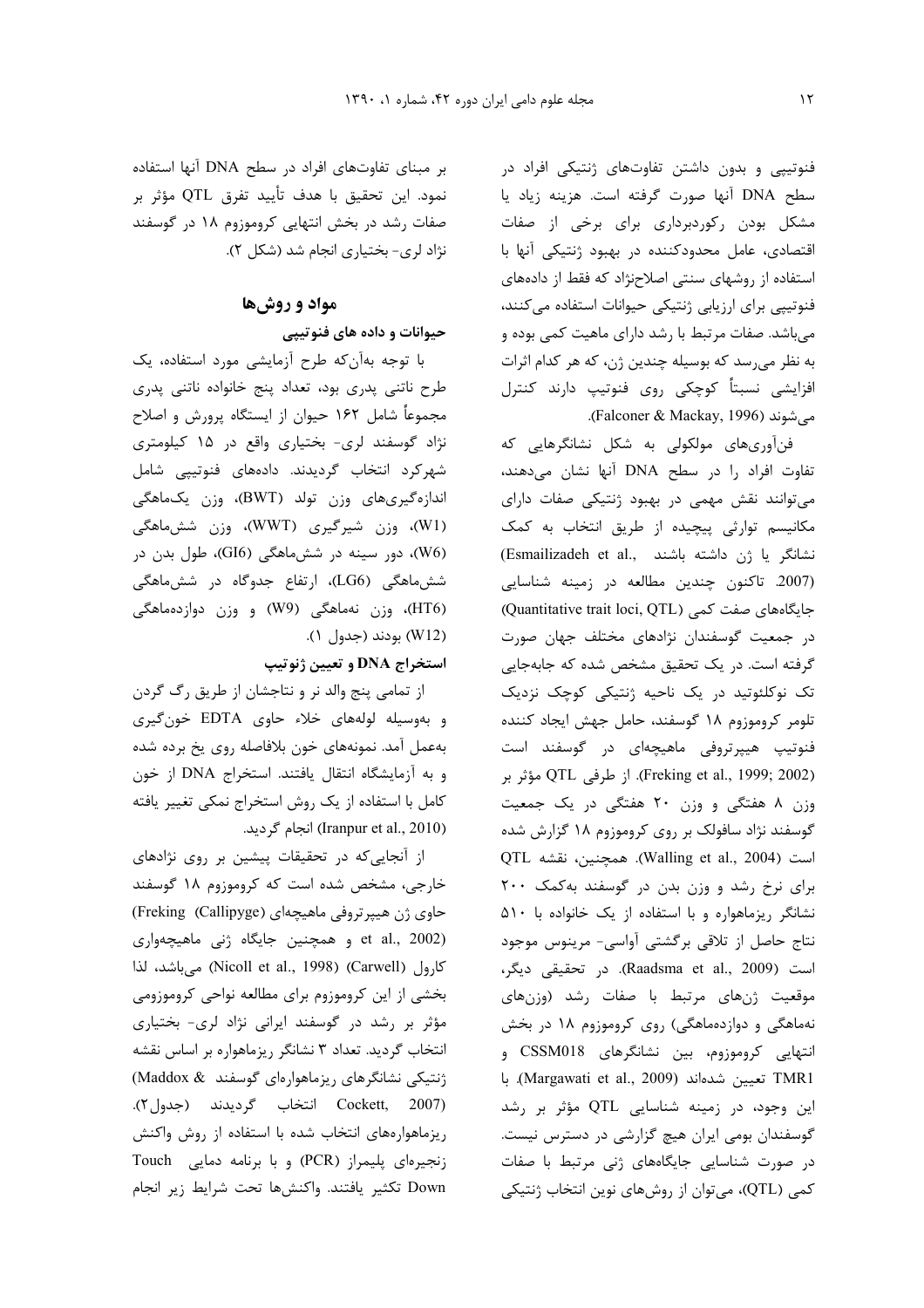شدند: واسرشتهسازی اولیه (۵ دقیقه با دمای ۹۴°C) و سیس ۳۷ چرخه شامل مراحل واسرشتهسازی (۱ دقیقه با دمای ٩۴°C)، اتصال آغازگر به رشته الگو (١ دقیقه با دمای ۵۶°C) و بسط توسط پلیمراز (۲ دقیقه با دمای

۷۲°C) و در نهایت مرحله بسط نهایی (۱۰ دقیقه با دمای ۷۲°C). لازم بهذکر است که ۷ چرخه اولیه، با شروع از دمای ۶۲°C و کاهش دما تا رسیدن به دمای ۵۶°C انجام گردید.

جدول ١– تعداد نتاج، ميانگين خام (انحراف معيار فنوتيپي) صفات مورد مطالعه به تفكيک خانواده ناتني

|                                          | خانواده ناتنى                             |                                                                         |                                              |                                                         |                                                                      |                 | صفت |
|------------------------------------------|-------------------------------------------|-------------------------------------------------------------------------|----------------------------------------------|---------------------------------------------------------|----------------------------------------------------------------------|-----------------|-----|
| کل                                       | ۵                                         | ۴                                                                       | ٣                                            |                                                         |                                                                      |                 |     |
| $\Delta/\cdot$ ( $\cdot$ / $\Lambda$ )   | $f/V\Delta$ ( $(199)$ )                   | $\Delta/\cdot$ 9 ( $\cdot$ /YA)                                         | $\Delta/\cdot$ $\epsilon$ ( $\cdot$ /Y))     | $f/97$ ( $(190)$ )                                      | $\Delta$ /۲۴ (۰/۷۷)                                                  | <b>BWT</b>      |     |
| $17/55 (7/V \cdot )$                     | $17/T$ $(7/VV)$                           | $\langle \uparrow \rangle \cdot \langle \uparrow \rangle \cdot \rangle$ | $17/\Delta\lambda$ (1/97)                    | 11/99 (T/1)                                             | $\frac{17}{79}$ ( $\frac{7}{9}$ )                                    | W1              |     |
| $\Gamma$ 9/٣۶ (۵/۴۰)                     | $Y\Lambda/Y$ $(\Delta/Y)$                 | $\mathbf{Y} \cdot \mathbf{S} \cdot (\Delta \mathbf{S} \mathbf{Y})$      | $\Gamma$ 9/ $\cdot$ $\Delta$ (F/Y $\Delta$ ) | $\Gamma \Lambda / \Delta \cdot (\Delta / \cdot \theta)$ | $\mathbf{Y} \cdot \mathbf{X} \mathbf{Y}$ ( $\mathbf{Y} \mathbf{X}$ ) | <b>WWT</b>      |     |
| $f1/F\lambda (9/\lambda \cdot )$         | $f1/Ff(1./\lambda)$                       | $f1/T\lambda (9/1\lambda)$                                              | $f'/\Delta\Delta$ (9/4V)                     | $f \cdot / \Lambda$ (9/9)                               | $f\uparrow/\cdot\uparrow$ (9/81)                                     | W6              |     |
| $(5195)$ $V\Delta$ /59                   | $YY/\cdot \tau (Y/\tau \cdot )$           | $Y\Lambda/\cdot \mathcal{F}(\mathcal{F}/\mathsf{T}\cdot)$               | Y9/Y7(999)                                   | 50/77 (5/5)                                             | $V\Lambda/\Upsilon\Upsilon$ ( $\mathcal{S}/\Upsilon\Upsilon$ )       | GI <sub>6</sub> |     |
| 55/5V(0/17)                              | $57/\lambda$ ( $f/\lambda$ Y)             | $55/\lambda\lambda$ ( $\Delta/17$ )                                     | $57/\lambda\lambda$ ( $7/57$ )               | $F\Delta/FF$ (Y/YA)                                     | 55/70 (9/77)                                                         | LG6             |     |
| $51.5$ (4/58)                            | $55/75 (0/\cdot)$                         | 50/71(5/9)                                                              | (۴۱۵۶) ۶۶۱۶۶                                 | 99/91(f/19)                                             | 99/99 (9/8)                                                          | HT <sub>6</sub> |     |
| $\Delta Y/\mathfrak{f}$ (Y/ $\Lambda$ .) | $\Delta$ \\r\(\\\r\)                      | $\Delta Y/\Delta$ ( $\Delta/\Delta Y$ )                                 | $\Delta Y/\gamma Y (Y/\gamma)$               | $\Delta \Upsilon$ /۶۹ (۹/۹۷)                            | $\Delta Y/\cdot f$ ( $\epsilon$ /9 $\Delta$ )                        | W <sub>9</sub>  |     |
| $\Delta\Delta/VV$ (1./YA)                | $\Delta Y/\Delta\Lambda$ (17/ $\Delta$ ·) | $\Delta\Delta/\Upsilon$ (9/4V)                                          | $\Delta$ ۶/۴۲ (۱۰/۸۱)                        | $\Delta\lambda/\Upsilon\Delta$ (11/ $\cdot$ ۴)          | $\Delta$ ۶/۱۱ (۱۰/۰۸)                                                | W12             |     |
| ۱۵۷                                      | ۳۱                                        | ۳۱                                                                      | ۳۱                                           | ۳۱                                                      | ٣٣                                                                   | تعداد نتاح      |     |

BWT: وزن تولد، WI: وزن يكماهگي، WWT: وزن شيرگيري، W6: وزن شش0هگي، GI6. دور سينه در شش0هگي، LG6: طول بدن در شش0هگي، HT6: ارتفاع جدوگاه در شش،اهگی، W9: وزن نهماهگی و W12: وزن دوازدهماهگی.

جدول ۲- مشخصات کلی آغاز گرهای ریزماهوارهای به کار

| رفته در تحقيق                                           |             |                        |                    |  |  |
|---------------------------------------------------------|-------------|------------------------|--------------------|--|--|
| متوسط دمای                                              | موقعيت      | دامنه اندازه           | نام آغازگر         |  |  |
| ڏوب (Č)                                                 | آغا;گر (cM) | أللي (bp) <sup>*</sup> |                    |  |  |
| ۵۹/۱                                                    | 9516        | $111 - 717$            | MCMA26             |  |  |
| 55.                                                     | ۱۰۵۱۵       | $118 - 179$            | CSSM <sub>18</sub> |  |  |
| ۶۳۱۵                                                    | ۱۱۸/۷       | $155 - 151$            | TMR1               |  |  |
| $(\cdot   \cdot   \cdot \lambda_{\infty})$ Race nair as |             |                        |                    |  |  |

\* Base pair (جفت باز)

واكنش هاى PCR با استفاده از ۱۵۰ng از DNA الگـــو در حــجم نهایی ۲۰μl مخلوط ِواکنش شامل dNTPs | (مر آغازگر، ۲۰۰μM | dNTPs | (Deoxynucleotide triphosphates)، با غلظت ۱/۵mM (بافر ۱x) و یک واحد (U) از آنزیم Taq DNA polymerase انجام يافتند. محصولات PCR روى ژل پلیاکریلآمید ۶٪ واسرشتهساز، الکتروفورز شدند و باندها بەوسیلە رنگآمیزی با نیترات نقره، قابل مشاهده گشتند.

#### آناليز دادهها

پس از تعیین آللهای بهارث رسیده از طریق والد نر (شکل ۱)، از روش نقشهیابی درونفاصلهای مبتنی بر

رگرسیون برای آنالیز QTL استفاده گردید Knott et) al., 1996). با توجه به اینکه اثرات ثابت متفاوتی صفات مختلف را تحت تاثیر قرار می دادند، برای صفات مختلف مدل های متفاوتی از لحاظ نوع اثرات ثابت منظور شد. برای مثال، مدل آماری زیر (رابطه ۱) برای تحلیل دادههای وزن تولد استفاده شد:  $\bigcap$ 

 $Y_{\text{ijlmn}} = \mu_i + \beta Ewt + G_i + BY_k$ +  $DA_1$  +  $BT_m$  +  $a_iX_{in}$  +  $e_{ijklmn}$ 

n در این مدل آماری  $Y_{\text{iilmn}}$  کورد وزن تولد حیوان مربوط به والد نر µ میانگین وزن تولد در خانواده i، رگرسیون وزن تولد روی وزن میش،  $\mathrm{G_{j}}$  اثر جنس  $\mathrm{\beta Ewt}$ بره، BY<sub>k</sub> اثر سال تولد، DA<sub>l</sub> اثر سن مادر، BT<sub>m</sub> اثر تيپ تولد (دو قلو يا تک قلو)، a<sub>i</sub> (ضريب رگرسيون) اثر جايگزيني آللي QTL در داخل خانواده xin i احتمال اینکه حیوان n آلل ۱ ,ا از والد نر i دریافت کرده است.

بر اساس مدل آماری فوق، درون هر خانواده ناتنی یک QTL در فواصل ۱cM در طول ناحیه کروموزومی مورد بررسی، برازش گردید. نقطهای از ناحیه مورد بررسی که دارای حداکثر آماره F بود به عنوان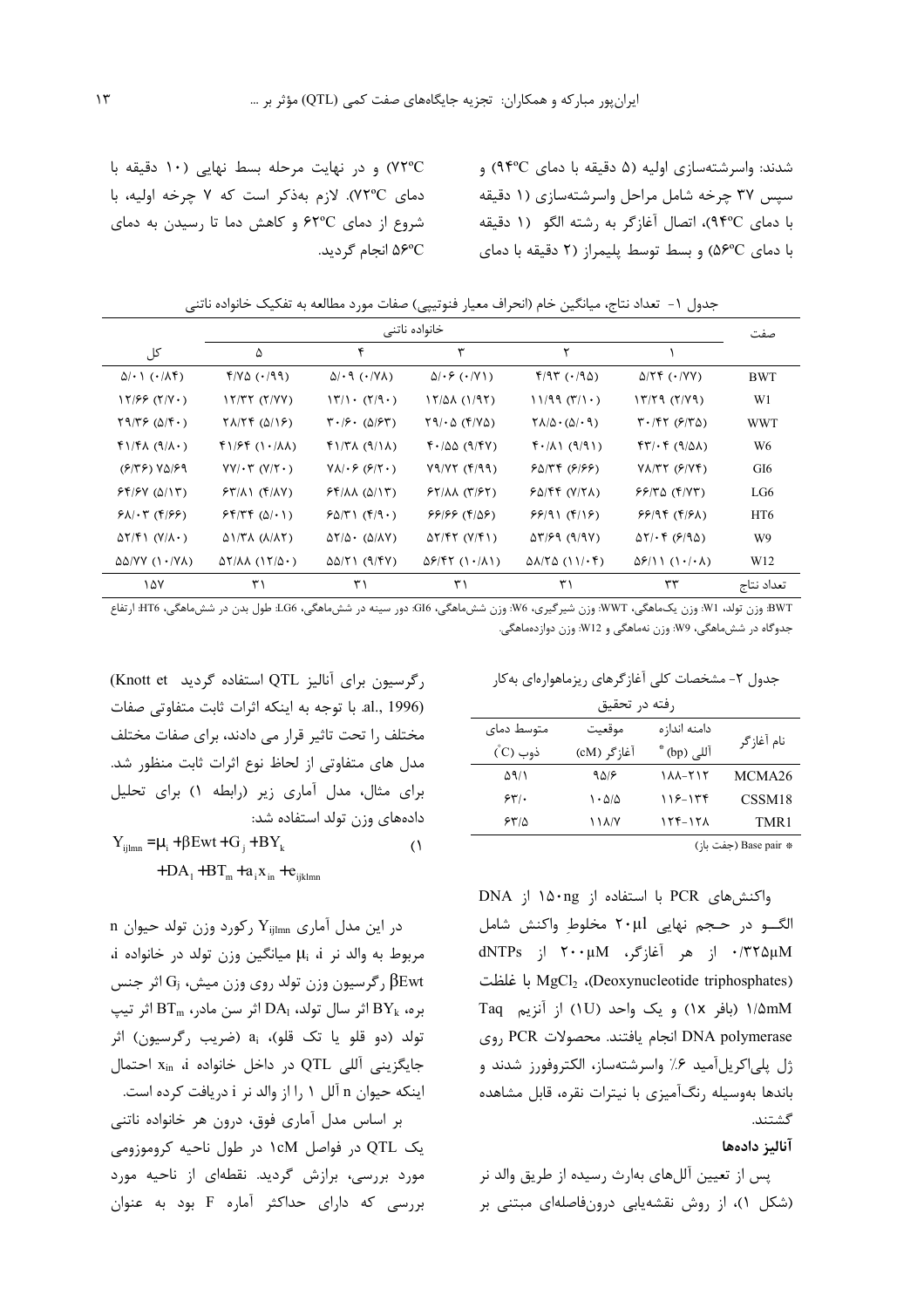محتمل ترین موقعیت QTL در نظر گرفته شد. برای تعیین معنیدار بودن QTL نیاز به تعیین آستانههای معنیدار کروموزومی (Chromosome wide threshold) در سطوح ۰٪ و ۱٪ بود که با استفاده از روش تبدیل (Permutation test) محاسبه شدند (Doerge & Churchill, 1996). مقادیر بهدست آمده از آنالیز تعداد ده هزار سری داده، برای ایجاد یک توزیع تجربی از آماره آزمون تحت فرض صفر مبنى بر عدم وجود QTL، رتبهبندی شدند. آنالیز دادهها با استفاده از نرم افزار آنلاین GridQTL (Seaton et al., 2006) GridQTL صورت گرفت.

#### نتايج و بحث

در مرحله اول، پنج والد نر برای نشانگرهای مورد استفاده تعیین ژنوتیپ شدند. با توجه به ماهیت طرح آزمایشی، از والدهای ماده خون گیری بهعمل نیامده بود، لذا این والدین برای نشانگرهای فوق تعیین ژنوتیپ نشدند. از میان ۳ نشانگری که در این تحقیق مورد استفاده قرار گرفتند (جدول ٢)، نرهای اول، دوم، چهارم و پنجم برای MCMA26، نرهای دوم، سوم و چهارم برای CSSM18 و نرهای اول، دوم، سوم، چهارم و پنجم برای TMR1، هتروزیگوت بودند، لذا تمامی نتاج مربوط به این نرها، برای این نشانگرها تعیین ژنوتیپ شدند. نحوه تعیین ژنوتیپ برای نشانگر CSSM18 در والد نر ٢ در شکل ۱ آورده شده است.

در حالتی که هر خانواده بهصورت مجزا مورد تجزیه قرار گرفت، QTL برای صفات وزن تولد (BWT)، وزن یکماهگی (W1) و وزن شیر گیری (WWT) در خانواده

اول به ترتیب در فواصل ۱۱۷، ۱۱۶ و ۱۱۸ سانتی مورگان و برای صفات دور سینه در شش ماهگی (GI6) (P<٠/١١) و ارتفاع بدن (جدوگاه) در شش ماهگی (HT6) (P<٠/٠۵) در خانواده پنجم بهترتیب در فواصل ۱۱۴ و ۱۱۳ سانتی مورگان، معنی دار شدند. نزدیک ترین نشانگر به این QTLها، نشانگر TMR1 بود (جدول ۳). در این مرحله، QTL در خانوادههای دیگر معنیcار نبود.

در مرحله دوم، تجزیه بهطور توأم دو خانواده اول و پنجم که دارای QTL معنیدار بودند، صورت گرفت که بر اساس نتايج آزمون تبديل، وجود QTL براى صفات وزن یکماهگی (W1)، دور سینه در شش.ماهگی (GI6) (P<٠/٠١)، و وزن شيرگيري (WWT) (P<٠/٠٥) بهترتیب در فواصل ۱۱۳، ۱۱۸ و ۱۱۸ سانتی مورگان معنیدار بود. در این حالت نیز نزدیکترین نشانگر به موقعیت QTLهای مذکور، نشانگر TMR1 بود (جدول۴).

در مرحله آخر، یک تجزیه نهایی بر روی کلیه خانوادهها بهمنظور تخمين دقيقتر موقعيت QTLها بر روی کروموزوم ۱۸ انجام گردید. نتایج حاکی از معنیدار بودن وجود QTL برای چهار صفت وزن یکماهگی (W1)، وزن شیرگیری (WWT)، وزن شش.ماهگی (W6) (P<۰/۰۵) و دورسینه در شش ماهگی (GI6) (P<۰/۰۱) به ترتيب در فواصل ١١٣، ١١٨، ١٠۶ و ١١٨ سانتی مورگان بر روی کروموزوم ۱۸ بود. در این حالت، صفت وزن ششهاهگی با نشانگر CSSM18 و سایر صفات با نشانگر TMR1 ییوستگی نشان دادند (جدول۵).



شکل ۱- نحوه ردیابی آلل به ارث رسیده از والد نر۲ برای نشانگر P1 .CSSM18 تا P23 نتاج شماره ۱ تا ۲۳ از این والد نر هستند که برای این نشانگر هتروزیگوت است. نتاج دریافت کننده آلل A برای این نشانگر دارای کد "۱" و نتاج دریافت کننده آلل B دارای کد "٢" مي باشند. نتاج هتروزيگوت (مشابه والد نر)، فاقد اطلاعات مفيد مي باشند.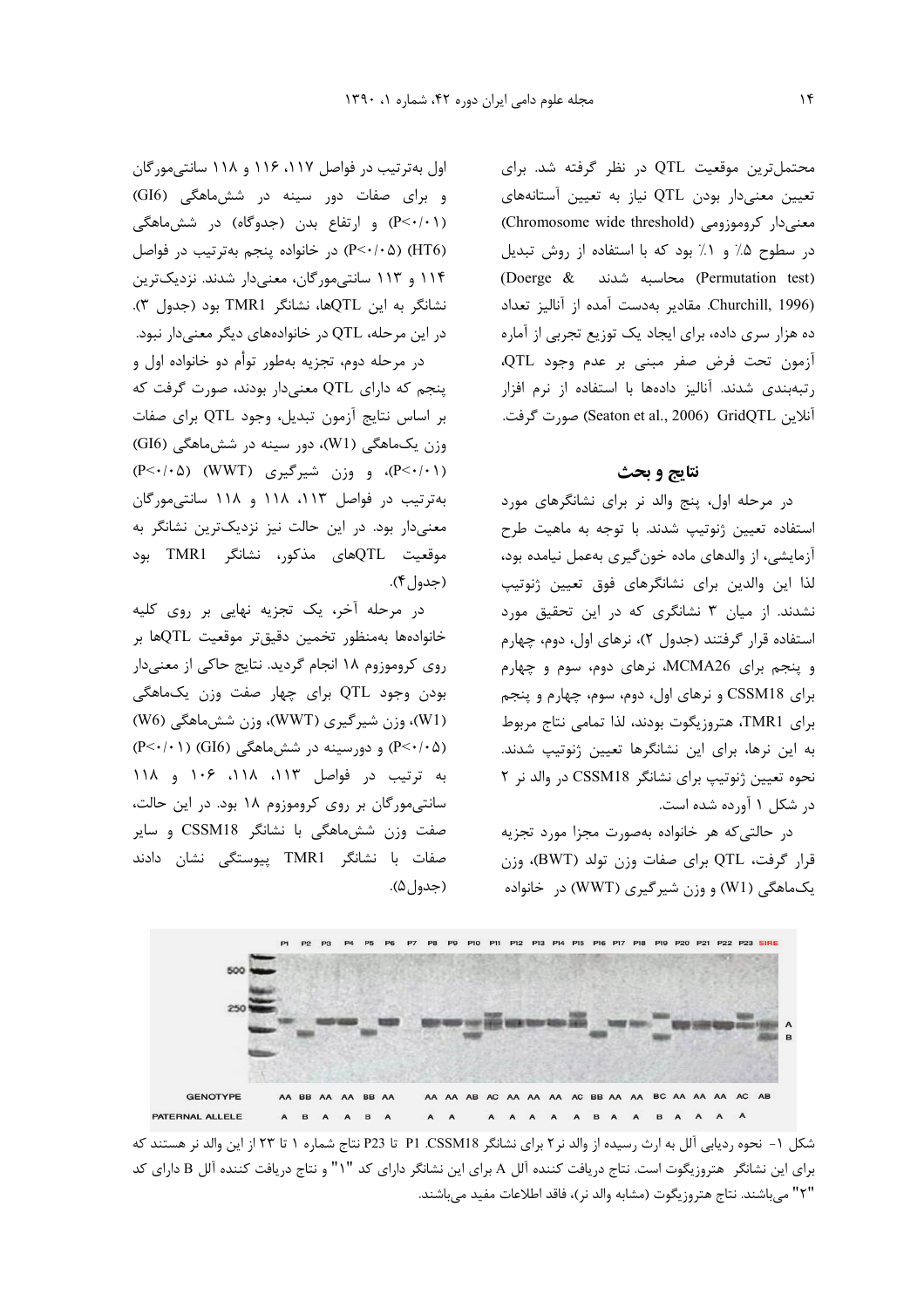نشانگر<sup>b</sup>  $^{\rm c}$  ) میانگین ( S.E. ) آما<sub>د</sub>ه F  $^{\rm a}$  QTL أثرات (S.E.) اثرات QTL پدری خانواده موقعیت (cM) صفت  $f/\lambda \cdot (1/\lambda \Delta)$ TMR1  $11/5\lambda$  $-\tau \frac{1}{\tau}$  $-1/\cdot \tau$  ( $\cdot/\tau \cdot$ ) Kg **BWT**  $\lambda$  $11Y$  $\mathbf{r} \cdot \mathbf{r}$  $\langle \nabla / \cdot (\nabla / \Delta \Delta) \rangle$ TMR1  $-\Delta/\cdot$ ۶ ( $\cdot$ /۹۱) Kg  $-\tau \lambda / 5$  $119$  $W1$  $\boldsymbol{\lambda}$  $\mathsf{1}\mathsf{Y}/\mathsf{F}\mathsf{Y}^{**}$  $\Upsilon \Delta / \Upsilon \Upsilon$  ( $\Delta / \Upsilon \Lambda$ ) TMR1  $-\tau\tau/\tau$  $-\lambda/\Upsilon f$  (1/98) Kg  $\bar{ }$  $11<sub>A</sub>$ **WWT**  $1Y/\cdot q^{**}$  $551.1 (Y/1)$  $1.97 (7/5)$  cm TMR1  $198$  $\Delta$  $11f$ GI<sub>6</sub>  $\Delta/\Delta$ ۶ (۱/۹۱) cm  $\lambda$ /۴۷<sup>\*</sup>  $\Delta$ 9/18 (F/AT) TMR1  $9/5$  $115$  $\Delta$ HT6

جدول ۳- خلاصه نتایج تجزیه QTL در خانوادههای اول و پنجم (بهتفکیک) روی کروموزوم ۱۸

a اثر QTL بهصورت درصدی از میانگین صفت، b نزدیکترین نشانگر به QTLهای معنیدار شده، c میانگین تصحیح شده برای اثرات ثابت، \* و \*\* به ترتیب سطح معنیداری ۵ و ۱ درصد برای QTL مورد نظر.

جدول ۴- خلاصه نتايج تجزيه توأم QTL در خانوادههاي اول و پنجم روي كروموزوم ١٨

| (.S.E) میانگین)                                   | نشانگ | آما, ہ $\rm{F}$            | $^{\rm a}$ QTL اثرات      | (.S.E) اثرات QTL پدری                                     | خانواده | موقعیت (cM) | صفت        |
|---------------------------------------------------|-------|----------------------------|---------------------------|-----------------------------------------------------------|---------|-------------|------------|
| $\frac{1}{\alpha}$                                | TMR1  | **<br>$\lambda/\lambda$    | $-\Gamma \Delta / \Gamma$ | $-\mathbf{Y}/\mathbf{Q} \cdot (\mathbf{1}/\mathbf{C})$ Kg |         | ۱۱۳         | W1         |
| $1\Delta$ /۳Y (۲/۰۶)                              | TMR1  | **<br>$\lambda/\sqrt{2}$   | 11/5                      | $1/YY$ $(1/1V)$ Kg                                        | ۵       | 115         | W1         |
| $\tau\tau/\epsilon\omega$ ( $\tau/\tau\epsilon$ ) | TMR1  | $\Delta$ /۴۳               | $-1V/\lambda$             | $-\mathcal{F}/\cdot \cdot$ (1/AV) Kg                      |         | ۱۱۸         | <b>WWT</b> |
| $\Gamma\Gamma/50$ ( $\Gamma\Gamma\Gamma$ )        | TMR1  | $\Delta$ /۴۳ $^{\circ}$    | 9/1                       | $Y/Y$ $(Y/Y \cdot)$ Kg                                    | ۵       | ۱۱۸         | <b>WWT</b> |
| $V \cdot / \Lambda f$ ( $f/Vf$ )                  | TMR1  | **<br>$\Lambda/\Upsilon$ . | $-\mathfrak{F}/\bullet$   | $-Y/\Lambda$ $(Y/\Lambda)$ cm                             |         | ۱۱۸         | GI6        |
| $V \cdot / \Lambda f$ ( $f/Vf$ )                  | TMR1  | **<br>$\lambda/\tau$ .     | ۱۳/۷                      | $9/9V (Y/\mathfrak{F})$ cm                                | Δ       | ۱۱۸         | GI6        |

a اثر QTL بهصورت درصدی از میانگین صفت، b نزدیکترین نشانگر به QTLهای معنیدار شده، c میانگین تصحیح شده برای اثرات ثابت، \* و \*\* به ترتیب سطح معنیداری ۵ و ۱ درصد برای QTL مورد نظر.

| $^{\rm c}$ میانگین (S.E.)                                                                                                                                                                                                                                                                                                                                                                                            | نشانگر <sup>16</sup> | آماره F                                      | $^{\rm a}\rm QTL$ اثرات        | (S.E.) اثرات QTL پدری                                             | خانواده | موقعيت (cM)     | صفت             |
|----------------------------------------------------------------------------------------------------------------------------------------------------------------------------------------------------------------------------------------------------------------------------------------------------------------------------------------------------------------------------------------------------------------------|----------------------|----------------------------------------------|--------------------------------|-------------------------------------------------------------------|---------|-----------------|-----------------|
| $19/70$ $(0.1)$                                                                                                                                                                                                                                                                                                                                                                                                      | TMR1                 | $\tau/\tau^*$                                | $-\tau$ $\gamma$               | $-\mathbf{r}/\mathbf{f}\wedge (\mathbf{1}/\mathbf{r})$ Kg         |         | 115             | W <sub>1</sub>  |
| $10/7V(7/\cdot)$                                                                                                                                                                                                                                                                                                                                                                                                     | TMR1                 | $\mathbf{r}/\mathbf{r}^*$                    | f/f                            | $\cdot$ /Y۳ (۱/۲۱) Kg                                             | ٢       | 115             | W1              |
| $\Gamma\Gamma/\Gamma\Delta$ ( $\Gamma/\Gamma\Gamma$ )                                                                                                                                                                                                                                                                                                                                                                | TMR1                 | $\mathbf{r}/\mathbf{r}^*$                    | $-\nabla/\Upsilon$             | $-\cdot$ /۴۴ (۱/۱ $\cdot$ ) Kg                                    | ٣       | 115             | W1              |
| $\Gamma\Gamma/\Gamma\Delta$ ( $\Gamma/\Gamma\Gamma$ )                                                                                                                                                                                                                                                                                                                                                                | TMR1                 | $\tau/\tau^*$                                | 9/                             | $1/FV (1/17)$ Kg                                                  | ۴       | 115             | W1              |
| $V \cdot / \Lambda f$ ( $f/Vf$ )                                                                                                                                                                                                                                                                                                                                                                                     | TMR1                 | $\mathbf{r}/\mathbf{r}^*$                    | 1.7                            | $1/V \cdot (1/\tau \cdot)$ Kg                                     | ۵       | 115             | W1              |
| $\Delta$ /95 ( $\cdot$ /51)                                                                                                                                                                                                                                                                                                                                                                                          | TMR1                 | $\mathbf{r}/\cdot \mathbf{q}^*$              | $-99/7$                        | $-\Delta/Y$ (1/ $\ell$ ) Kg                                       | ١.      | 11 <sub>A</sub> | <b>WWT</b>      |
| $\Delta$ /95 ( $\cdot$ /7)                                                                                                                                                                                                                                                                                                                                                                                           | TMR1                 | $\mathbf{r}/\cdot \mathbf{q}^*$              | $\Delta/\mathfrak{F}$          | $\cdot$ /۳۲ (۲/۱۴) Kg                                             | ۲       | ۱۱۸             | <b>WWT</b>      |
| $\Delta$ /95 ( $\cdot$ /7)                                                                                                                                                                                                                                                                                                                                                                                           | TMR1                 | $\mathbf{r}/\cdot \mathbf{q}^*$              | $-\mathbf{r} \cdot \mathbf{r}$ | $-1/\gamma\lambda$ (1/ $\lambda$ f) Kg                            | ٣       | ۱۱۸             | <b>WWT</b>      |
| $\Delta$ /95 ( $\cdot$ /51)                                                                                                                                                                                                                                                                                                                                                                                          | TMR1                 | $\mathbf{r}/\cdot \mathbf{q}^*$              | $\mathbf{r} \cdot \mathbf{v}$  | $1/\lambda$ ( $1/9$ ) Kg                                          | ۴       | ۱۱۸             | <b>WWT</b>      |
| $\Delta$ /95 ( $\cdot$ /7)                                                                                                                                                                                                                                                                                                                                                                                           | TMR1                 | $\mathbf{r}/\cdot \mathbf{q}^*$              | $f \cdot / \Lambda$            | $Y/Y$ A $(1/9\lambda)$ Kg                                         | ۵       | ۱۱۸             | <b>WWT</b>      |
| $fV/\cdot V(T/\gamma)$                                                                                                                                                                                                                                                                                                                                                                                               | CSSM18               | Y/91                                         | $-\frac{5}{2}$                 | $-\Gamma/(\Gamma(\Gamma)/\epsilon)$ Kg                            |         | ۱۰۶             | W <sub>6</sub>  |
| $fV/\cdot V(T/\tau)$                                                                                                                                                                                                                                                                                                                                                                                                 | CSSM18               | Y/91                                         | $-1.40$                        | $-\frac{\xi}{9}$ ( $\frac{\xi}{\lambda}$ ) Kg                     | ٢       | ۱۰۶             | W <sub>6</sub>  |
| $fV/\cdot V(T/\gamma)$                                                                                                                                                                                                                                                                                                                                                                                               | CSSM18               | Y/91                                         | $-15/$                         | $-\Delta$ / $\mathcal{F}$ r ( $\mathcal{F}$ /9 $\mathcal{F}$ ) Kg | ٣       | ۱۰۶             | W <sub>6</sub>  |
| $fV/\cdot V(T/\tau)$                                                                                                                                                                                                                                                                                                                                                                                                 | CSSM18               | Y/91                                         | $-\nabla/\cdot$                | $-\cdot$ /9۳ (۳/۰۴) Kg                                            | ۴       | ۱۰۶             | W <sub>6</sub>  |
| $fV/\cdot V(T/\tau)$                                                                                                                                                                                                                                                                                                                                                                                                 | CSSM18               | Y/91                                         | $\frac{1}{2}$                  | $\frac{1.189 (T/9)}{2}$ Kg                                        | ۵       | ۱۰۶             | W <sub>6</sub>  |
| $\lambda$ 1/٣۴ (1/ $\Delta$ .)                                                                                                                                                                                                                                                                                                                                                                                       | TMR1                 | $\mathfrak{k}/\mathfrak{k}$ $\wedge$         | $-\mathbf{r}/\mathbf{r}$       | $-Y/Y$ $(Y \cdot Y)$ cm                                           | 1       | ۱۱۸             | GI <sub>6</sub> |
| $\lambda$ $\Lambda$ $\uparrow$ $\uparrow$ $\uparrow$ $\uparrow$ $\uparrow$ $\uparrow$ $\uparrow$ $\uparrow$ $\uparrow$ $\uparrow$ $\uparrow$ $\uparrow$ $\uparrow$ $\uparrow$ $\uparrow$ $\uparrow$ $\uparrow$ $\uparrow$ $\uparrow$ $\uparrow$ $\uparrow$ $\uparrow$ $\uparrow$ $\uparrow$ $\uparrow$ $\uparrow$ $\uparrow$ $\uparrow$ $\uparrow$ $\uparrow$ $\uparrow$ $\uparrow$ $\uparrow$ $\uparrow$ $\uparrow$ | TMR1                 | $f/\gamma\Lambda^{**}$                       | $f(\cdot)$                     | $\uparrow/\uparrow\uparrow$ ( $\uparrow/\uparrow\uparrow$ ) cm    | ٢       | ۱۱۸             | GI <sub>6</sub> |
| $\lambda$ $\Lambda$ $\uparrow$ $\uparrow$ $\uparrow$ $\uparrow$ $\uparrow$ $\uparrow$ $\uparrow$ $\uparrow$ $\uparrow$ $\uparrow$ $\uparrow$ $\uparrow$ $\uparrow$ $\uparrow$ $\uparrow$ $\uparrow$ $\uparrow$ $\uparrow$ $\uparrow$ $\uparrow$ $\uparrow$ $\uparrow$ $\uparrow$ $\uparrow$ $\uparrow$ $\uparrow$ $\uparrow$ $\uparrow$ $\uparrow$ $\uparrow$ $\uparrow$ $\uparrow$ $\uparrow$ $\uparrow$ $\uparrow$ | TMR1                 | $\mathfrak{f}/\mathfrak{f}\wedge^{\ast\ast}$ | $-1/\Delta$                    | $-1/57$ ( $7/5$ .) cm                                             | ٣       | ۱۱۸             | GI <sub>6</sub> |
| $\lambda$ 1/٣۴ (1/ $\Delta$ .)                                                                                                                                                                                                                                                                                                                                                                                       | TMR1                 | $\mathfrak{k}/\mathfrak{k}$ $\wedge$         | $\mathbf{r}/\cdot$             | $Y/Y$ $(Y/\mathfrak{F}\Delta)$ cm                                 | ۴       | ۱۱۸             | GI <sub>6</sub> |
| $\lambda$ 1/٣۴ (1/ $\Delta$ .)                                                                                                                                                                                                                                                                                                                                                                                       | TMR1                 | $\mathfrak{k}/\mathfrak{k}$ $\mathfrak{k}^*$ | 17/5                           | $1.777$ ( $7/5$ ) cm                                              | ۵       | ۱۱۸             | GI <sub>6</sub> |

جدول ۵- خلاصه نتايج تجزيه توأم پنج خانواده روى كروموزوم ١٨

ه اثر QTL بهصورت درصدی از میانگین صفت، b نزدیکترین نشانگر به QTLهای معنیدار شده، c میانگین تصحیح شده برای اثرات ثابت، \* و \*\* به ترتیب سطح معنیداری ۵ و ۱ درصد برای QTL مورد نظر.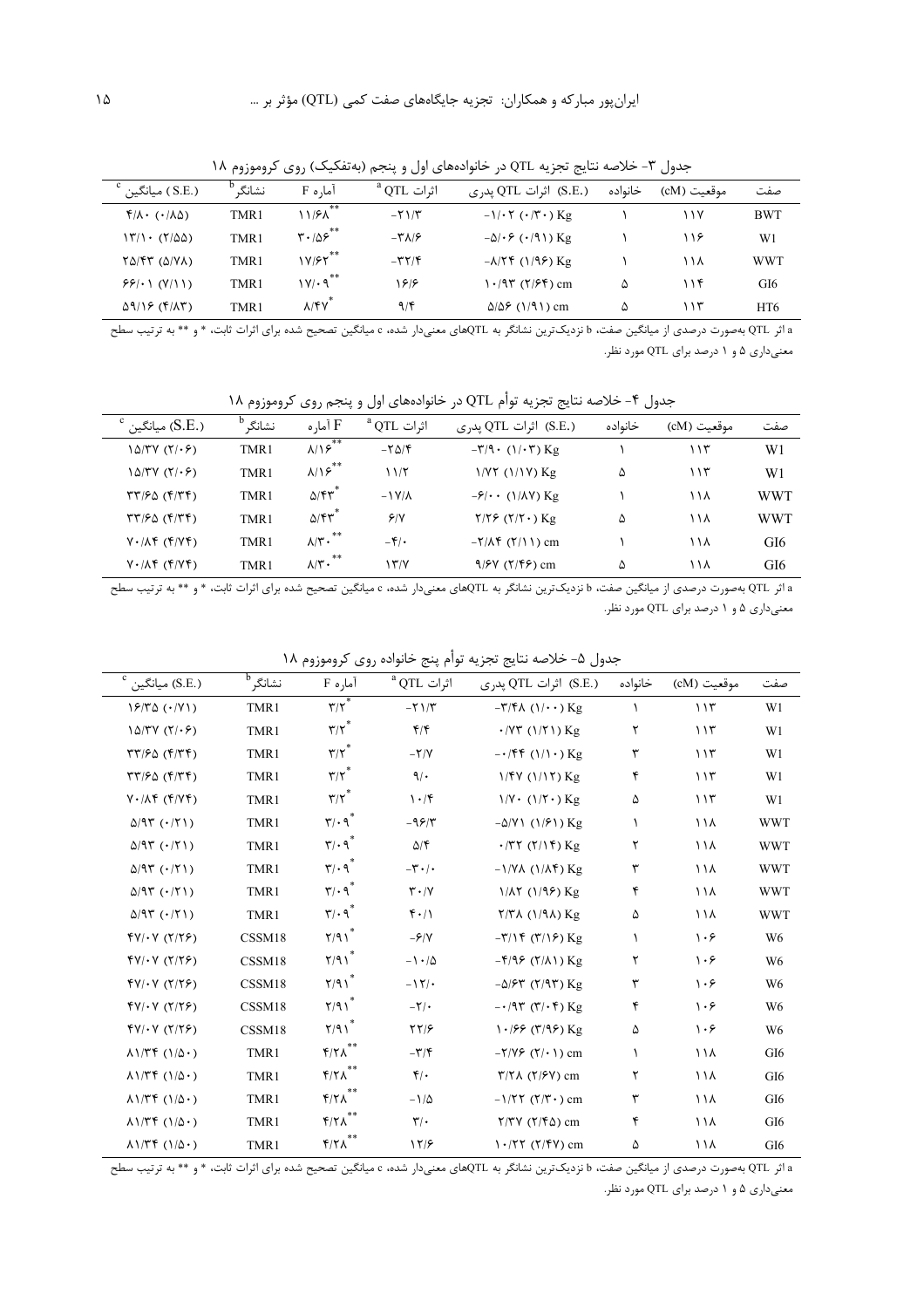

شکل ۲- نقشه پیوستگی کروموزوم ۱۸ گوسفند با در نظر گرفتن موقعیت نسبی نشانگرهای مورد مطالعه Maddox & Cockett, OTL 2007) شناسایی شده برای صفات مختلف رشد در گوسفند نژاد لری-بختیاری و ژن های Carwell و Callipyge

در مجموع سه مرحله تجزیه صورت گرفته، .W6 .WWT .W1 .BWT صفات WU .BWT .WT GI6 و HT6 بر روی کروموزوم ۱۸ یافت شد. صفت GI6 دارای بالاترین اثر معنیدار با اثر جایگزینی آللی برابر با ۱۰/۲۲ سانتی متر در مجموع ۵ خانواده مورد بررسی بود. محتملترين موقعيت QTLها در هر سه مرحله آناليز تقريباً ثابت بود.

با توجه به فواصل بسیار نزدیک QTLهای شناسایی شده برای صفات مورد مطالعه و نیز با توجه به اینکه صفات مورد مطالعه در این تحقیق با یکدیگر همبستگی بالایی دارند و همگی صفات مربوط به رشد میباشند، می توان نتیجه گرفت که احتمالاً این ناحیه از ژنوم (فاصله ۱۰۶ تا ۱۱۸ سانتی مورگان از کروموزوم ۱۸) با رشد در مراحل مختلف زندگی در گوسفند نژاد لری-بختیاری مرتبط میباشد. در تحقیقات پیشین بر روی کروموزوم ۱۸ گوسفند، QTLهای مرتبط با رشد و (Walling et al., 2004; شدهاند (Walling et al., 2004) Hadjipavlou & Bishop, 2008; Margawati et al., (2009. در تحقیقی بر روی گوسفند نژاد بلکفیس (Blackface)، یک QTL در رابطه با نرخ رشد بین سنین ۸ تا ۱۲ هفتگی بر روی کروموزوم ۱۸ یافت شد (Hadjipavlou & Bishop, 2008). در تحقیقی دیگر، یک QTL مؤثر بر عمق ماهیچه و وزن زنده در ۸ هفتگی در فاصله ۸۷ سانتی مورگان بر روی کروموزوم ۱۸ و مرتبط با نشانگر CSSM18 در یک جمعیت گوسفند نژاد تکسل (Texel) شناسایی شد Walling et) al., 2004). همچنین، یک QTL برای وزن یکسالگی در موقعیت ۱۰۴ سانتی مورگان بر روی کرموزوم ۱۸ در گوسفند نژاد مرینوس یافت شده است Margawati et)

al., 2006). همچنین، موقعیت ژنهای مرتبط با صفات رشد (وزنهای نهماهگی و دوازدهماهگی) روی کروموزوم ۱۸ در بخش انتهایی کروموزوم، بین نشانگرهای CSSM018 و TMR1 پیشنهاد شده است Margawati) .et al., 2009)

با وجود آنکه پیشنهاد ژنهای کاندیدا بر اساس نتایج اين تحقيق بهدليل فاصله اطمينان نسبتأ زياد برأورد موقعیت QTL، چندان قابل اعتماد نمی باشد، اما بههرحال کروموزوم ۱۸ گوسفند، حاوی ژن هیپرتروفی ماهيچەاي (Freking et al., 2002) و همچنين جايگاه ژنی کارول در ناحیه ۲ تا ۶ سانتی مورگان تلومریک (telomeric) نشانگر CSSM18) نشانگر (Nicoll et al., 1998) می باشد که به موقعیت QTL به دست آمده در این تحقيق نزديک است (شكل ٢). ژن كاليپيج با صفات تولید گوشت در نژاد دورست (Dorset) در ارتباط است (Cockett et al., 1996). بهعلاوه، ژن کارول بر روی تکامل ماهیچه دنده (Muscle Rib Eye) در نژاد دورستيل استراليايي (Australian Poll Dorset) مؤثر است (Banks, 1997). همچنین، ژن کارول در گوسفند در بخش انتهایی کرموزوم ۱۸ نزدیک ژن کالیپیج قرار دارد (McEwan et al., 1998). البته در اين فاصله کروموزومی مورد بررسی تعداد زیادی ژن قرار دارند و در نواحی مختلف هر ژن به احتمال زیاد تعداد زیادی جابه جایی تک نوکلئوتیدی (SNPs) وجود خواهد داشت. بررسی تک تک این ژنها و جهشهای مربوط به آنها از طریق توالی یابی هزینه زیادی خواهد داشت. لذا بهتر است این تحقیق ادامه یابد و پس از نقشهیابی دقیقتر (Fine mapping) و كاهش فاصله اطمينان موقعيت QTL در این ناحیه از کروموزوم ۱۸ به لیست کوتاه تری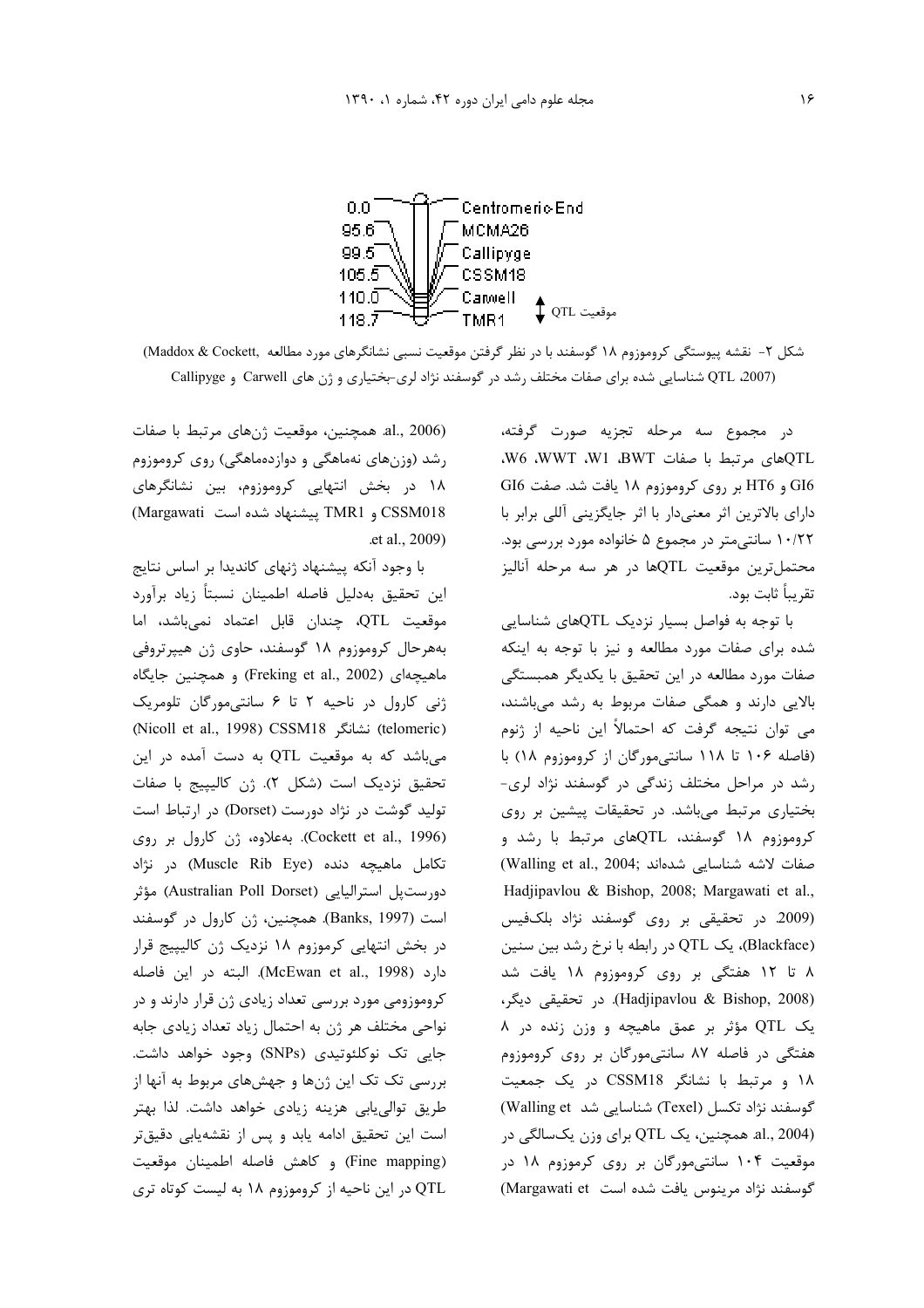از ژنهای کاندیدا دست یافت و سپس توالی ژنهای کاندیدا برای بررسی جهشهای احتمالی و ارتباط آنها با صفات مطالعه شود.

میزان اثر QTL برای صفات مختلف بین ۱۲/۶ تا ۹۶/۳ واحد درصد میانگین و یا ۱/۲ تا ۴/۷ واحد انحراف معیار فنوتیپی قرار داشت که با توجه به اندازه نمونه نسبتاً کوچک در این آزمایش، احتمال می٫ود که اندازه اثر QTL بیشتر از میزان واقعی برآورد شده باشد. نتایج شبیهسازی دادهها نشان داده است که وقتی تعداد نتاج کم باشد، اندازه اثر QTL بیش از مقدار واقعی، برآورد مي شود (Esmailizadeh et al., 2008). نكته ديگر آن است که QTL در تمامی خانوادهها تفرق نشان نداد که این موضوع بیانگر ماهیت جوامع دامی است که متفاوت از جمعیتهای خالص میباشند.

(Information Content, ميزان اطلاعات چندشكلى (IC در نقاط مختلف کروموزوم ۱۸ در این تحقیق بین ۰/۱۳ و ۰/۷۲ بهدست آمد. در واقع IC میزان چندشکلی محاسبه شده بر اساس اطلاعات ژنوتییی نشانگرها در فاصله ژنومی بین نشانگرها است که بر اساس احتمالات ژنوتیپی با توجه به ژنوتیپ نشانگرهای مجاور و فاصله ژنتیکی بین آنها برای هر ۱ سانتی مورگان از ناحیه کروموزومی مورد مطالعه محاسبه شده است. از آنجایی که اغلب مقدار IC بین نشانگرها، کمتر از مقدار IC در نقطهای است که نشانگر درآنجا قرار دارد (Weller, 2001)، بنابراين كاهش ميزان IC مىتواند ناشی از فقدان نشانگرهای دارای اطلاعات مفید در یک یا چند خانواده باشد که در این صورت ژنوتیپ احتمالی نشانگر با توجه به ژنوتیپ نشانگرهایی که در فاصله دورتری قرار دارند (Knott et al., 1998)، استنباط شده است. عواملی همچون تعداد افراد فاقد ژنوتیپ و عدم تساوي تفرق آللهاي مختلف نشانگر مي توانند بر IC تاثير بكذارد (Esmailizadeh et al., 2008). البته تعداد اندک نشانگرهای مورد استفاده در این تحقیق دلیل اصلی پایین بودن متوسط میزان اطلاعات چندشکلی در فاصله کروموزومی مورد بررسی است. اخیراً در تحقیقی ديگر (Bolormaa et al., 2010) شبيه تحقيق حاضر نيز فقط از سه نشانگر در محدوده ژن کمپلکس اصلی سازگاری بافتی (MHC) روی کروموزوم ۲۳ بز در استرالیا برای بررسی تفرق QTL استفاده شده است.

از آنجایی که این تحقیق در داخل یک نژاد (نه یک جمعیت آمیخته حاصل از تلاقی نژادها) انجام شده است، لذا در صورت تاييد نتايج اين تحقيق در تعدادي از گلههای دیگر از این نژاد، ممکن است بتوان از نتایج این تحقیق در برنامههای اصلاح نژاد گوسفند لری- بختیاری با روش انتخاب به کمک نشانگر با هدف افزایش پیشرفت ژنتیکی برای صفات رشد استفاده نمود. ولی با توجه به تعداد کم نشانگرهای مورد استفاده در این تحقيق و همچنين تعداد نسبتاً كم نتاج و خانوادههاى ناتنی مورد آزمایش، نتایج بهدست آمده در این تحقیق دارای خطای نسبی میباشند، لذا پیشنهاد میگردد که در تحقیقهای آتی، با تعداد بیشتری نشانگر و نیز جامعه آماری بزرگتری از افراد، نتایج مورد بررسی و تأیید قرار گیرند. اگرچه در این تحقیق، روش سنتی چند مرحلهای برای تحلیل مولکولی صفات کمی مورد استفاده قرار گرفت، اما با توجه به پیشرفتهای جدید در فنآوری DNA به خصوص ایجاد نقشههای ژنتیکی متراکم مبتنى بر چندشكلى هاى تكنوكلئوتيدى -Single) nucleotide polymorphisms, SNPs) و تكنيكهاى آماری دقیقتر مانند روشهای مبتنی بر عدم تعادل ييوستگى (Linkage Disequilibrium, LD)، امكان تحلیل دقیقتر صفات کمی و توسعه آزمونهای مختلف ژنتیکی مرتبط با صفات کمی پیچیده، بهوجود آمده است. مزيت مهم روش LD اين است كه نياز به طرح آزمایشی از پیش تعیین شده نداشته و مبتنی بر عدم تعادل پیوستگی موجود در جمعیت بوده و میتوان از حیواناتی که بطور معمول در برنامههای اصلاح نژادی تعيين فنوتيپ مى شوند، استفاده نمود Van der werf) et al., 2007). لذا پیشنهاد می شود که در تحقیقات آینده از این اطلاعات و روشها در نقشهیابی QTL استفاده گردد. این مطالعه همچنین پیشنهاد میکند در شرایط کمبود امکانات آزمایشی و محدودیت بودجه که امکان بررسی کامل ژنومی وجود ندارد، مطالعه نواحی ژنومی مرتبط با صفاتی که مشابه با صفات مورد مطالعه ما میباشند و قبلاً گزارش شدهاند، راهکار کارآمدی برای بررسی تفرق QTL است.

### نتیجەگیری کلی

تحقيق حاضر بيانگر احتمال وجود يک QTL يا QTLهایی در موقعیت ۱۰۶ تا ۱۱۸ سانتی مورگانی بر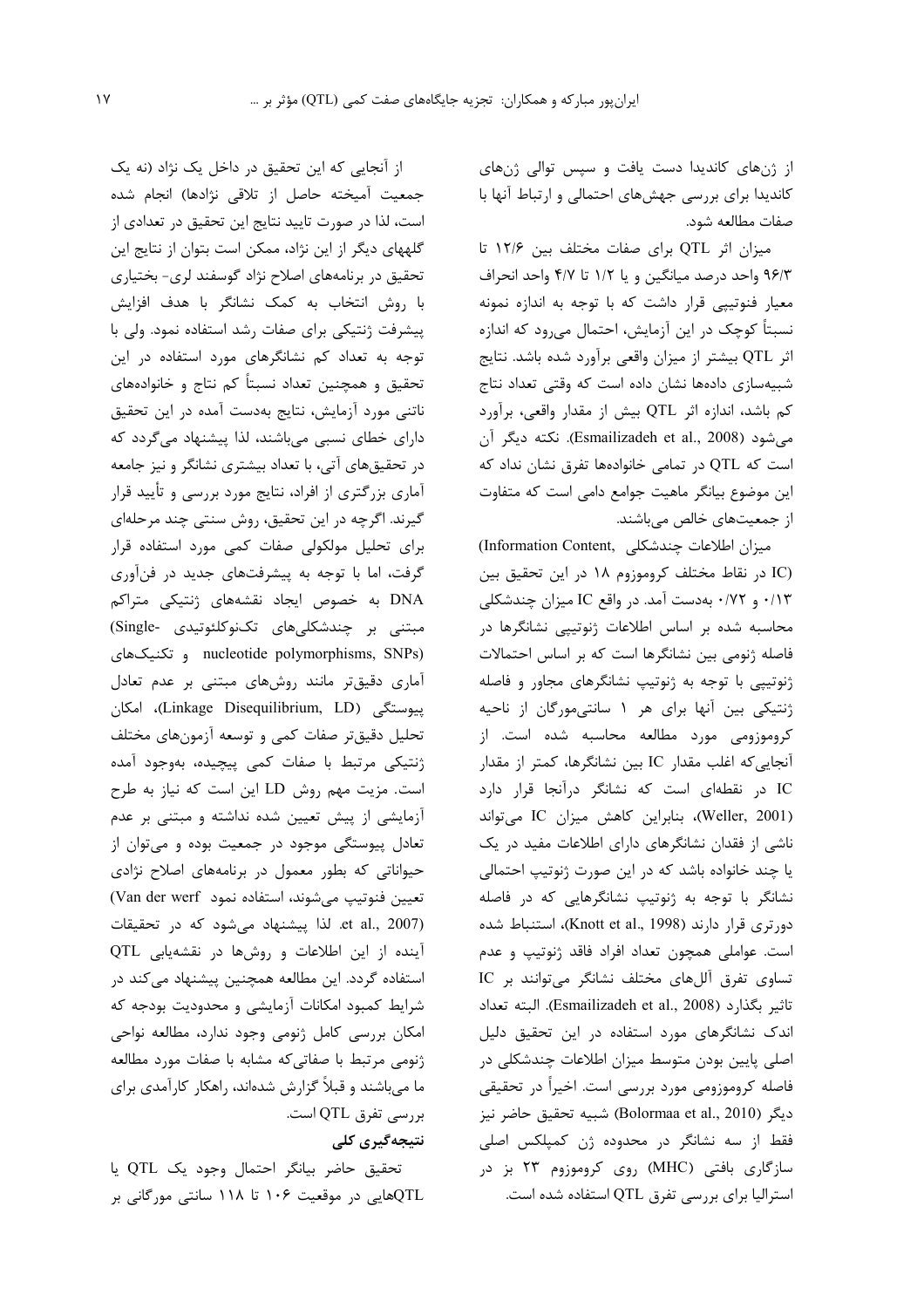گوسفند لری- بختیاری انجام گردید. از کلیه کارکنان ایستگاه بهویژه مدیریت محترم این مرکز آقای مهندس صالحی، همچنین أقای مهندس غلامحسینی و أقایان ربیعی، و کارشناس محترم آزمایشگاه بیوتکنولوژی دانشگاه شهرکرد سرکار خانم مهندس توکلی و آقای مهندس سرخه و سایر عزیزانی که در این زمینه کمکرسان بودهاند، صمیمانه تشکر و قدردانی مے گردد.

روی کروموزوم ۱۸ با اثرات معنیدار بر صفات مختلف رشد در گوسفند نژاد لری بختیاری است. در صورت مکان یابی دقیقتر این QTL یا QTLها، امکان استفاده از آنها در برنامههای انتخاب به کمک نشانگر در این نژاد وجود دارد.

**& \$E\$** ". =J:" e&] - 31" O % ' ^\$GT+ ("

#### **REFERENCES**

- 1. Asadi-Khoshoei, E., Miraei-Ashtiani, S. R., Torkamanzehi, A., Rahimi, S. H. & Vaez Torshizi, R. (1999). The evaluation of Kleiber Ratio as a selection criterion for Ram selection in Lori-Bakhtiari sheep breed. *Iranian Journal of Agricultural Sciences*, 30(4), 649-655. (In Farsi).
- 2. Banks, R. (1997). The meat elite project: establishment and achievements of an elite meat sheep nucleus. *Journal of Animal Breeding and Genetics*, Dubo, NSW, *Australia*, 12,596-601.
- 3. Cockett, N. E., Jackson, S. P., Snowder, G. D., Shay, T. L., Berghmans, S., Beever, J. E., Carpenter, C. & Georges, M. (1996). Polar overdominance at the callipyge locus in sheep. *Science*, 273, 236-238.
- 4. Doerge, R. W. & Churchill, G. A. (1996). Permutation test for multiple loci affecting a quantitative character. *Genetics*, 142, 285–294.
- 5. Esmailizadeh, K. A., Fooladi, M. H. & Mohammad Abadi, M. R. (2007). Molecular dissection of beef tenderness using DNA technology, In: Proceedings of *5th Iranian National Congress on Biotechnology* 24-26 Nov. Tehran, Iran. (In Farsi).
- 6. Esmailizadeh, K. A., Mohammad Abadi, M. R. & Asadi Foozi, M. (2008). Mapping quantitative trait loci in livestock using simple linear regression*. Iranian Journal of Animal Sciences*, 39(1), 83-93. (In Farsi).
- 7. Falconer, D. S. & Mackay, T. F. C. (1996). *Introduction to quantitative genetics*. (4<sup>th</sup> ed.). United Kingdom: Addison Wesley Longman, Harlow, Essex.
- 8. Freking, B. A., Keele, J. W., Shackelford, S. D., Wheeler, T. L., Koohmaraie, M., Nielsen, M. K. & Leymaster, K. A. (1999). Evaluation of the ovine callipyge locus: III. genotypic effects on meat quality traits. *Journal of Animal Science*, 77, 2336-2344.
- 9. Freking, B. A., Murphy, S. K., Wylie, A. A., Rhodes, S. J., Keele, J. W., Leymaster, K. A., Jirtle, R. L. & Smith, T. P. L. (2002). Identification of the single base change causing the Callipyge muscle hypertrophy phenotype, the only known example of polar overdominance in mammals. *Genome Research*, 12, 1496-1506.
- 10. Hadjipavlou, G. & Bishop, S. C. (2008). Age-dependent quantitative trait loci affecting growth traits in Scottish Blackface sheep. *Animal Genetics*, 40, 165-175.
- 11. Iranpur, M. V., Esmailizadeh, K. A., Horriat, R., Asadi, K. E., Shiran, B., Sorkheh, K. & Farhadi, M. (2010). Rapid extraction of high quality DNA from whole blood stored at 4ºC for long period. *PROTOCOL ONLINE,* Retrieved May 02, 2010 from http:// protocol-online.org/
- 12. Knott, S. A., Elsen, J. M. & Haley, C. S. (1996). Methods for multiple-marker mapping of quantitative trait loci in half-sib populations. *Theoretical and Applied Genetics,* 93, 71-80.
- 13. Knott, S. A., Marklund, L., Haley, C. S., Andersson, K., Davies, W., Ellegren, H., Fredholm, M., Hansson, I., Hoyheim, B., Lundstrom, K., Moller, M. & Andersson, L. (1998). Multiple marker mapping of quantitative trait loci in a cross between outbred wild boar and large white pigs. *Genetics*, 149, 1069- 1080.
- 14. Maddox, J. F. & Cockett, N. E. (2007). An update on sheep and goat linkage maps and other genomic resources. *Small Ruminant Research*, 70, 4-20.
- 15. Margawati, E. T., Raadsma, H. W., Martojo, H., Subandriyo, S. & Muladno, M. (2006). Quantitative trait loci (QTL) analysis for production traits of birth weight and weight 360 days in backcross sheep. *Journal of Biosciences*, 13, No1.
- 16. Margawati, E. T., Fullard, K. J., Raadsma, H. W., Subandriyo, S. & Indriawati, K. (2009). Identification of quantitative trait loci for growth traits on chromosome 18 backcross populations of Indonesian thin tail (ITT) sheep. *Journal of Biotechnology Research*, Vol. 2, No. 2.
- 17. McEwan, J. C., Gerard, E. M., Jopson, N. B., Nicoll, G. B., Greer, G. J., Dodds, K. G., Bain, W. E.,